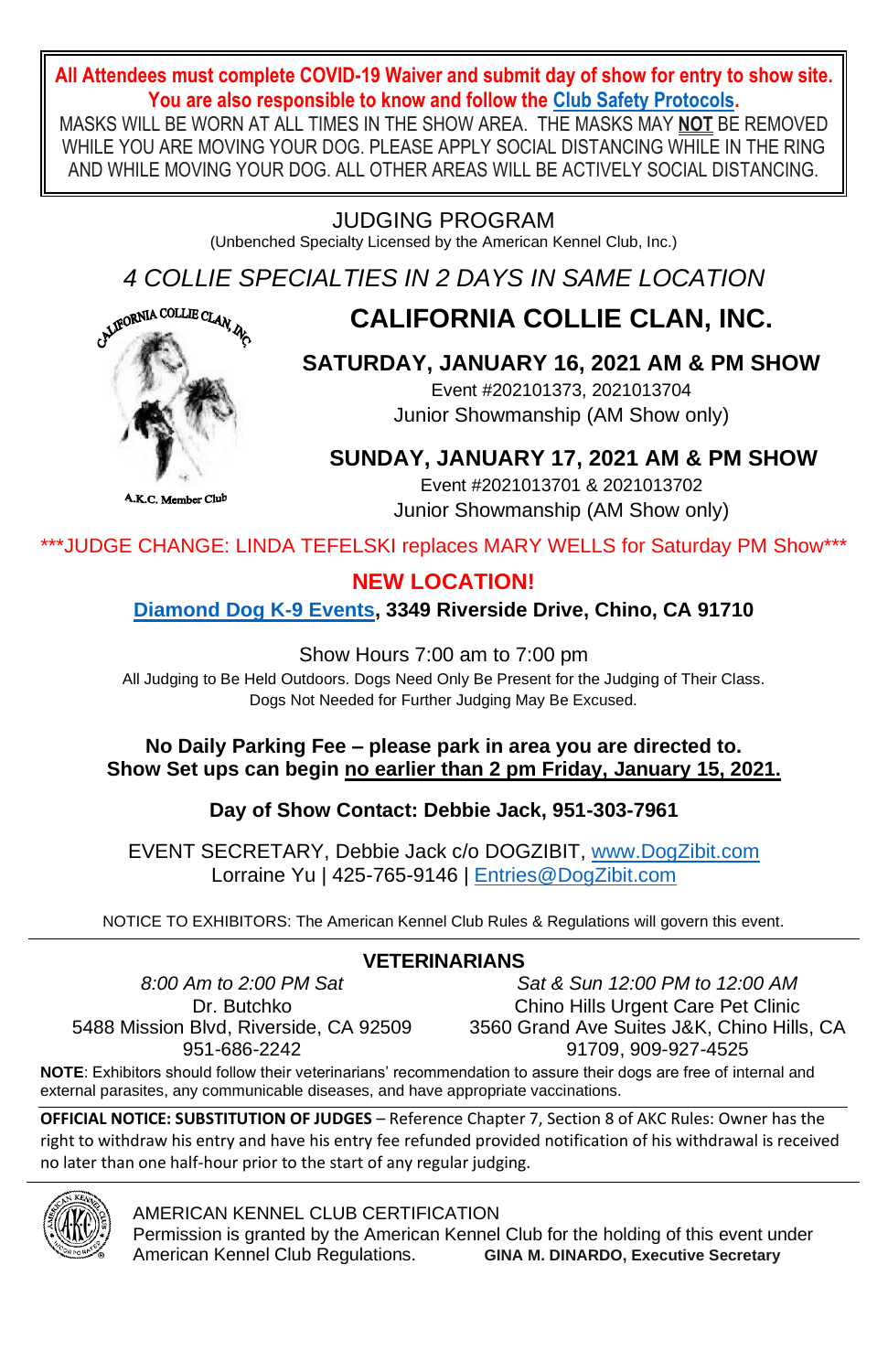#### **CALIFORNIA COLLIE CLAN, INC. SPECIALTIES CONFORMATION JUDGING PROGRAM – SATURDAY, JANUARY 16, 2021**

There are 63 Collies (Smooth & Rough) entered at this show with a **total entry of 125.** For your convenience, the following class divisions have been carefully tabulated, however, neither the Club nor the Event Secretary assumes responsibility for absolute accuracy. **Breaks Will Be at the Judge and Club's Discretion.**

| <b>RING #1</b>                                                                                                                                                                                                                                                                                                                                                                                                                                                                                                                               | $9:00$ AM                   |                                                                                                                                                              |                                                                                                                                                                                                                                                                                                                                                                                                                                                      |                             |
|----------------------------------------------------------------------------------------------------------------------------------------------------------------------------------------------------------------------------------------------------------------------------------------------------------------------------------------------------------------------------------------------------------------------------------------------------------------------------------------------------------------------------------------------|-----------------------------|--------------------------------------------------------------------------------------------------------------------------------------------------------------|------------------------------------------------------------------------------------------------------------------------------------------------------------------------------------------------------------------------------------------------------------------------------------------------------------------------------------------------------------------------------------------------------------------------------------------------------|-----------------------------|
| <b>JUDGE: JOYCE VAN KIRK</b>                                                                                                                                                                                                                                                                                                                                                                                                                                                                                                                 |                             | 45 Minute Lunch Break                                                                                                                                        |                                                                                                                                                                                                                                                                                                                                                                                                                                                      |                             |
| <b>AM SHOW - VARIETY/BREED</b>                                                                                                                                                                                                                                                                                                                                                                                                                                                                                                               |                             |                                                                                                                                                              | <b>TO FOLLOW LUNCH</b>                                                                                                                                                                                                                                                                                                                                                                                                                               |                             |
| <b>COLLIES (SMOOTH)</b><br>PUPPY DOG 6 - 9 mos<br>1<br>2<br>DOG 12 - 18 mos<br><b>BRED-BY EXHIBITOR DOG</b><br>1<br><b>WINNERS DOG</b>                                                                                                                                                                                                                                                                                                                                                                                                       | $Total = 4$                 | $\mathbf{1}$<br>$\overline{2}$                                                                                                                               | <b>PM SHOW - VARIETY/BREED</b><br>JUDGE: LINDA TEFELSKI<br><b>COLLIES (SMOOTH)</b><br>PUPPY DOG 6 - 9 mos<br>DOG 12 - 18 mos                                                                                                                                                                                                                                                                                                                         |                             |
| 2<br>PUPPY BITCH 6 - 9 mos<br>1<br>PUPPY BITCH 9 - 12 mos<br>1<br><b>BITCH 12 - 18 mos</b><br>1<br><b>BRED-BY EXHIBITOR BITCH</b><br>AMERICAN BRED BITCH<br>1<br>3<br><b>OPEN BITCH</b><br><b>WINNERS BITCH</b><br>BEST OF VARIETY (3/3)<br>6                                                                                                                                                                                                                                                                                                | $Total = 9$                 | 1<br>$\overline{2}$<br>$\mathbf{1}$<br>$1 \quad$<br>1<br>3                                                                                                   | <b>BRED-BY EXHIBITOR DOG</b><br><b>WINNERS DOG</b><br>PUPPY BITCH 6 - 9 mos<br>PUPPY BITCH 9 - 12 mos<br><b>BITCH 12 - 18 mos</b><br>AMERICAN BRED BITCH<br><b>OPEN BITCH</b><br><b>WINNERS BITCH</b>                                                                                                                                                                                                                                                | $Total = 4$<br>$Total = 8$  |
| <b>BEST OWNER HANDLED</b>                                                                                                                                                                                                                                                                                                                                                                                                                                                                                                                    |                             | 6                                                                                                                                                            | BEST OF VARIETY (3/3)                                                                                                                                                                                                                                                                                                                                                                                                                                |                             |
| <b>COLLIES (ROUGH)</b><br>PUPPY DOG 6 - 9 mos<br>2<br>PUPPY DOG 9 - 12 mos<br>2<br>$\overline{2}$<br><b>BRED-BY EXHIBITOR DOG</b><br>1<br>AMERICAN BRED DOG<br>OPEN DOG, SABLE & WHITE<br>1<br>OPEN DOG, TRI-COLOR<br>1<br><b>WINNERS DOG</b><br>PUPPY BITCH 6 - 9 mos<br>3<br>PUPPY BITCH 9 - 12 mos<br>1<br><b>BITCH 12 - 18 mos</b><br>3<br><b>BRED-BY EXHIBITOR BITCH</b><br>8<br>AMERICAN BRED BITCH<br>1<br>OPEN BITCH, BLUE MERLE<br>3<br>3<br>OPEN BITCH, SABLE & WHITE<br>OPEN BITCH, WHITE<br>$\mathbf{1}$<br><b>WINNERS BITCH</b> | $Total = 9$<br>$Total = 23$ | $\overline{2}$<br>$\overline{2}$<br>$\overline{2}$<br>$\mathbf{1}$<br>$\overline{2}$<br>3<br>$\mathbf{1}$<br>3<br>8<br>$\mathbf{1}$<br>3<br>3<br>$\mathbf 1$ | <b>BEST OWNER HANDLED</b><br><b>COLLIES (ROUGH)</b><br>PUPPY DOG 6 - 9 mos<br>PUPPY DOG 9 - 12 mos<br><b>BRED-BY EXHIBITOR DOG</b><br>AMERICAN BRED DOG<br>OPEN DOG, SABLE & WHITE<br><b>WINNERS DOG</b><br>PUPPY BITCH 6 - 9 mos<br>PUPPY BITCH 9 - 12 mos<br><b>BITCH 12 - 18 mos</b><br><b>BRED-BY EXHIBITOR BITCH</b><br>AMERICAN BRED BITCH<br>OPEN BITCH, BLUE MERLE<br>OPEN BITCH, SABLE & WHITE<br>OPEN BITCH, WHITE<br><b>WINNERS BITCH</b> | $Total = 9$<br>$Total = 23$ |
| 1<br><b>VETERAN BITCH</b>                                                                                                                                                                                                                                                                                                                                                                                                                                                                                                                    |                             | $\mathbf{1}$                                                                                                                                                 | <b>VETERAN BITCH</b>                                                                                                                                                                                                                                                                                                                                                                                                                                 |                             |
| BEST OF VARIETY (9/2)<br>11                                                                                                                                                                                                                                                                                                                                                                                                                                                                                                                  |                             | 11                                                                                                                                                           | <b>BEST OF VARIETY (9/2)</b>                                                                                                                                                                                                                                                                                                                                                                                                                         |                             |
| BEST OWNER HANDLED                                                                                                                                                                                                                                                                                                                                                                                                                                                                                                                           |                             |                                                                                                                                                              | <b>BEST OWNER HANDLED</b>                                                                                                                                                                                                                                                                                                                                                                                                                            |                             |
| <b>BEST OF BREED</b>                                                                                                                                                                                                                                                                                                                                                                                                                                                                                                                         |                             |                                                                                                                                                              | <b>BEST OF BREED</b>                                                                                                                                                                                                                                                                                                                                                                                                                                 |                             |
| <b>TO FOLLOW BREED</b><br>RING #1<br>JUDGE: JOYCE VAN KIRK<br><b>JUNIOR SHOWMANSHIP (2)</b>                                                                                                                                                                                                                                                                                                                                                                                                                                                  |                             |                                                                                                                                                              |                                                                                                                                                                                                                                                                                                                                                                                                                                                      |                             |

 $\_$  ,  $\_$  ,  $\_$  ,  $\_$  ,  $\_$  ,  $\_$  ,  $\_$  ,  $\_$  ,  $\_$  ,  $\_$  ,  $\_$  ,  $\_$  ,  $\_$  ,  $\_$  ,  $\_$  ,  $\_$  ,  $\_$  ,  $\_$  ,  $\_$  ,  $\_$  ,  $\_$  ,  $\_$  ,  $\_$  ,  $\_$  ,  $\_$  ,  $\_$  ,  $\_$  ,  $\_$  ,  $\_$  ,  $\_$  ,  $\_$  ,  $\_$  ,  $\_$  ,  $\_$  ,  $\_$  ,  $\_$  ,  $\_$  , Show results a[t www.DogZibit.com](http://www.dogzibit.com/)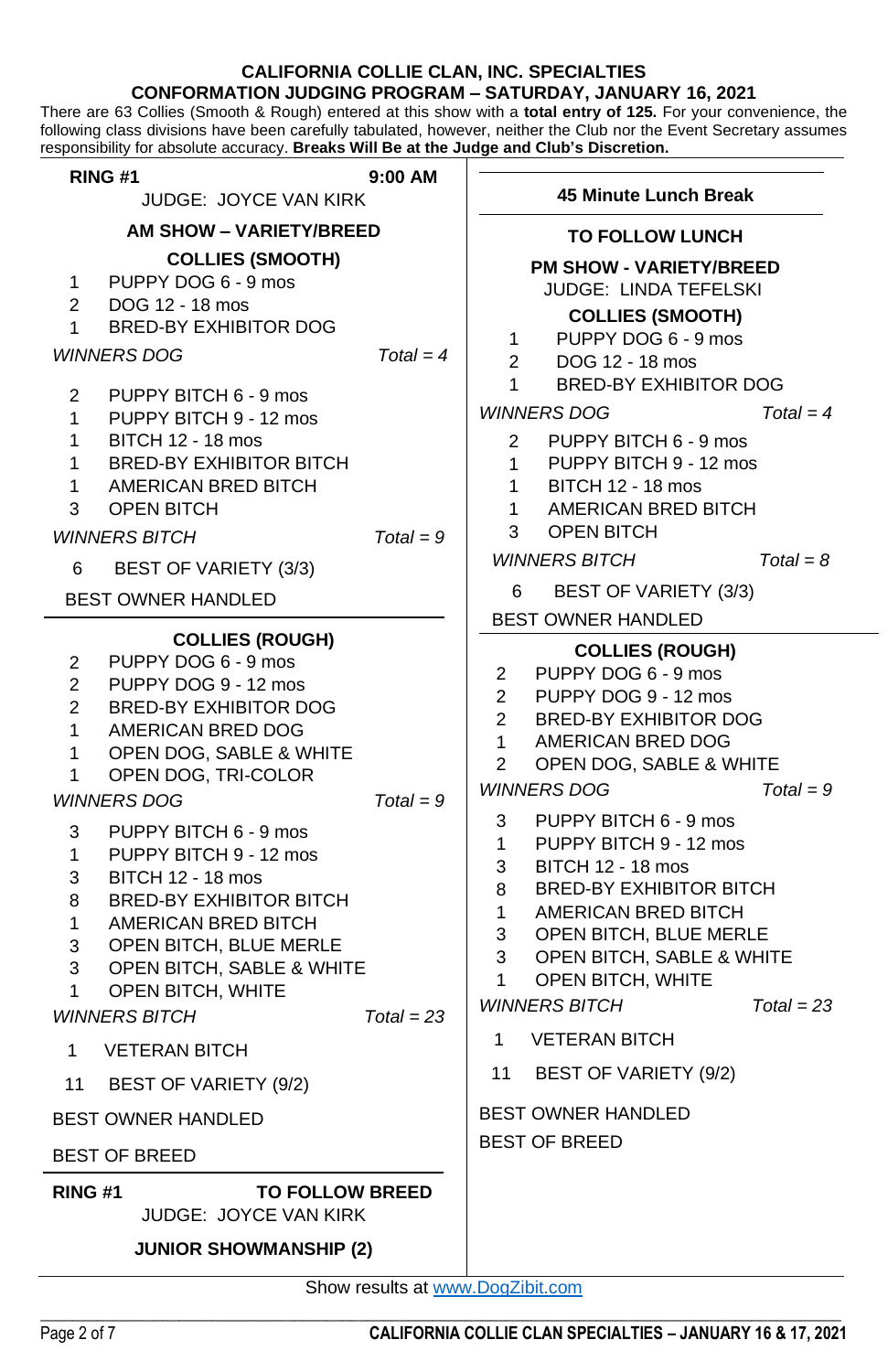#### **CALIFORNIA COLLIE CLAN, INC. SPECIALTIES CONFORMATION JUDGING PROGRAM – SUNDAY, JANUARY 17, 2021**

There are 64 Collies (Smooth & Rough) entered at this show with a **total entry of 127.** For your convenience, the following class divisions have been carefully tabulated, however, neither the Club nor the Event Secretary assumes responsibility for absolute accuracy. **Breaks Will Be at the Judge and Club's Discretion.**

| RING #1                                                                                                                                                                                                                                                                                                                                                                                                                                                                                                                           | 9:00 AM                      |                                                                                                                                                                  |                                                                                                                                                                                                                                                                                                                                                                                                                                              |                            |  |
|-----------------------------------------------------------------------------------------------------------------------------------------------------------------------------------------------------------------------------------------------------------------------------------------------------------------------------------------------------------------------------------------------------------------------------------------------------------------------------------------------------------------------------------|------------------------------|------------------------------------------------------------------------------------------------------------------------------------------------------------------|----------------------------------------------------------------------------------------------------------------------------------------------------------------------------------------------------------------------------------------------------------------------------------------------------------------------------------------------------------------------------------------------------------------------------------------------|----------------------------|--|
| JUDGE: JANET L FINK                                                                                                                                                                                                                                                                                                                                                                                                                                                                                                               |                              | 45 Minute Lunch Break                                                                                                                                            |                                                                                                                                                                                                                                                                                                                                                                                                                                              |                            |  |
| AM SHOW - VARIETY/BREED                                                                                                                                                                                                                                                                                                                                                                                                                                                                                                           |                              |                                                                                                                                                                  | <b>TO FOLLOW LUNCH</b>                                                                                                                                                                                                                                                                                                                                                                                                                       |                            |  |
| <b>COLLIES (SMOOTH)</b><br>PUPPY DOG 6 - 9 mos<br>$\mathbf{1}$<br>DOG 12 - 18 mos<br>2<br>BRED-BY EXHIBITOR DOG<br>1                                                                                                                                                                                                                                                                                                                                                                                                              |                              | $\mathbf{1}$                                                                                                                                                     | <b>PM SHOW - VARIETY/BREED</b><br>JUDGE: LORALEE RUNNELS<br><b>COLLIES (SMOOTH)</b><br>PUPPY DOG 6 - 9 mos                                                                                                                                                                                                                                                                                                                                   |                            |  |
| <b>WINNERS DOG</b>                                                                                                                                                                                                                                                                                                                                                                                                                                                                                                                | $Total = 4$                  | $\mathbf{1}$<br>1                                                                                                                                                | DOG 12 - 18 mos<br><b>BRED-BY EXHIBITOR DOG</b>                                                                                                                                                                                                                                                                                                                                                                                              |                            |  |
| PUPPY BITCH 6 - 9 mos<br>2<br>PUPPY BITCH 9 - 12 mos<br>1<br>1<br><b>BITCH 12 - 18 mos</b><br><b>BRED-BY EXHIBITOR BITCH</b><br>1<br>AMERICAN BRED BITCH<br>1<br>3<br><b>OPEN BITCH</b><br><b>WINNERS BITCH</b><br>BEST OF VARIETY (3/3)<br>6                                                                                                                                                                                                                                                                                     | $Total = 9$                  | $\overline{2}$<br>$\mathbf{1}$<br>$\mathbf{1}$<br>$\mathbf{1}$<br>$\mathbf{1}$<br>3                                                                              | <b>WINNERS DOG</b><br>PUPPY BITCH 6 - 9 mos<br>PUPPY BITCH 9 - 12 mos<br><b>BITCH 12 - 18 mos</b><br><b>BRED-BY EXHIBITOR BITCH</b><br>AMERICAN BRED BITCH<br>OPEN BITCH<br><b>WINNERS BITCH</b>                                                                                                                                                                                                                                             | $Total = 3$<br>$Total = 9$ |  |
| <b>BEST OWNER HANDLED</b>                                                                                                                                                                                                                                                                                                                                                                                                                                                                                                         |                              | 6                                                                                                                                                                | BEST OF VARIETY (3/3)                                                                                                                                                                                                                                                                                                                                                                                                                        |                            |  |
| <b>COLLIES (ROUGH)</b><br>PUPPY DOG 6 - 9 mos<br>$\overline{2}$<br>PUPPY DOG 9 - 12 mos<br>2<br><b>BRED-BY EXHIBITOR DOG</b><br>2<br>AMERICAN BRED DOG<br>1<br>OPEN DOG, SABLE & WHITE<br>2<br>OPEN DOG, TRI-COLOR<br>1<br><b>WINNERS DOG</b><br>PUPPY BITCH 6 - 9 mos<br>3<br>1<br>PUPPY BITCH 9 - 12 mos<br><b>BITCH 12 - 18 mos</b><br>3<br><b>BRED-BY EXHIBITOR BITCH</b><br>8<br>AMERICAN BRED BITCH<br>1<br>OPEN BITCH, BLUE MERLE<br>3<br>OPEN BITCH, SABLE & WHITE<br>3<br>OPEN BITCH, WHITE<br>1<br><b>WINNERS BITCH</b> | $Total = 10$<br>$Total = 23$ | 2<br>$\overline{2}$<br>$\overline{2}$<br>$\mathbf{1}$<br>$\overline{2}$<br>$\mathbf{1}$<br>3<br>$\mathbf{1}$<br>3<br>8<br>$\mathbf{1}$<br>3<br>3<br>$\mathbf{1}$ | BEST OWNER HANDLED<br><b>COLLIES (ROUGH)</b><br>PUPPY DOG 6 - 9 mos<br>PUPPY DOG 9 - 12 mos<br><b>BRED-BY EXHIBITOR DOG</b><br>AMERICAN BRED DOG<br>OPEN DOG, SABLE & WHITE<br>OPEN DOG, TRI-COLOR<br><b>WINNERS DOG</b><br>PUPPY BITCH 6 - 9 mos<br>PUPPY BITCH 9 - 12 mos<br><b>BITCH 12 - 18 mos</b><br><b>BRED-BY EXHIBITOR BITCH</b><br>AMERICAN BRED BITCH<br>OPEN BITCH, BLUE MERLE<br>OPEN BITCH, SABLE & WHITE<br>OPEN BITCH, WHITE | $Total = 10$               |  |
| 1<br><b>VETERAN BITCH</b>                                                                                                                                                                                                                                                                                                                                                                                                                                                                                                         |                              |                                                                                                                                                                  | <b>WINNERS BITCH</b>                                                                                                                                                                                                                                                                                                                                                                                                                         | $Total = 23$               |  |
| 11<br>BEST OF VARIETY (9/2)                                                                                                                                                                                                                                                                                                                                                                                                                                                                                                       |                              | $\mathbf{1}$                                                                                                                                                     | <b>VETERAN BITCH</b>                                                                                                                                                                                                                                                                                                                                                                                                                         |                            |  |
| <b>BEST OWNER HANDLED</b>                                                                                                                                                                                                                                                                                                                                                                                                                                                                                                         |                              | 11                                                                                                                                                               | <b>BEST OF VARIETY (9/2)</b>                                                                                                                                                                                                                                                                                                                                                                                                                 |                            |  |
| <b>BEST OF BREED</b>                                                                                                                                                                                                                                                                                                                                                                                                                                                                                                              |                              |                                                                                                                                                                  | <b>BEST OWNER HANDLED</b>                                                                                                                                                                                                                                                                                                                                                                                                                    |                            |  |
| <b>TO FOLLOW BREED</b><br><b>RING #1</b><br>JUDGE: JANET L FINK<br><b>JUNIOR SHOWMANSHIP (2)</b>                                                                                                                                                                                                                                                                                                                                                                                                                                  |                              |                                                                                                                                                                  | <b>BEST OF BREED</b>                                                                                                                                                                                                                                                                                                                                                                                                                         |                            |  |

 $\_$  ,  $\_$  ,  $\_$  ,  $\_$  ,  $\_$  ,  $\_$  ,  $\_$  ,  $\_$  ,  $\_$  ,  $\_$  ,  $\_$  ,  $\_$  ,  $\_$  ,  $\_$  ,  $\_$  ,  $\_$  ,  $\_$  ,  $\_$  ,  $\_$  ,  $\_$  ,  $\_$  ,  $\_$  ,  $\_$  ,  $\_$  ,  $\_$  ,  $\_$  ,  $\_$  ,  $\_$  ,  $\_$  ,  $\_$  ,  $\_$  ,  $\_$  ,  $\_$  ,  $\_$  ,  $\_$  ,  $\_$  ,  $\_$  , Show results a[t www.DogZibit.com](http://www.dogzibit.com/)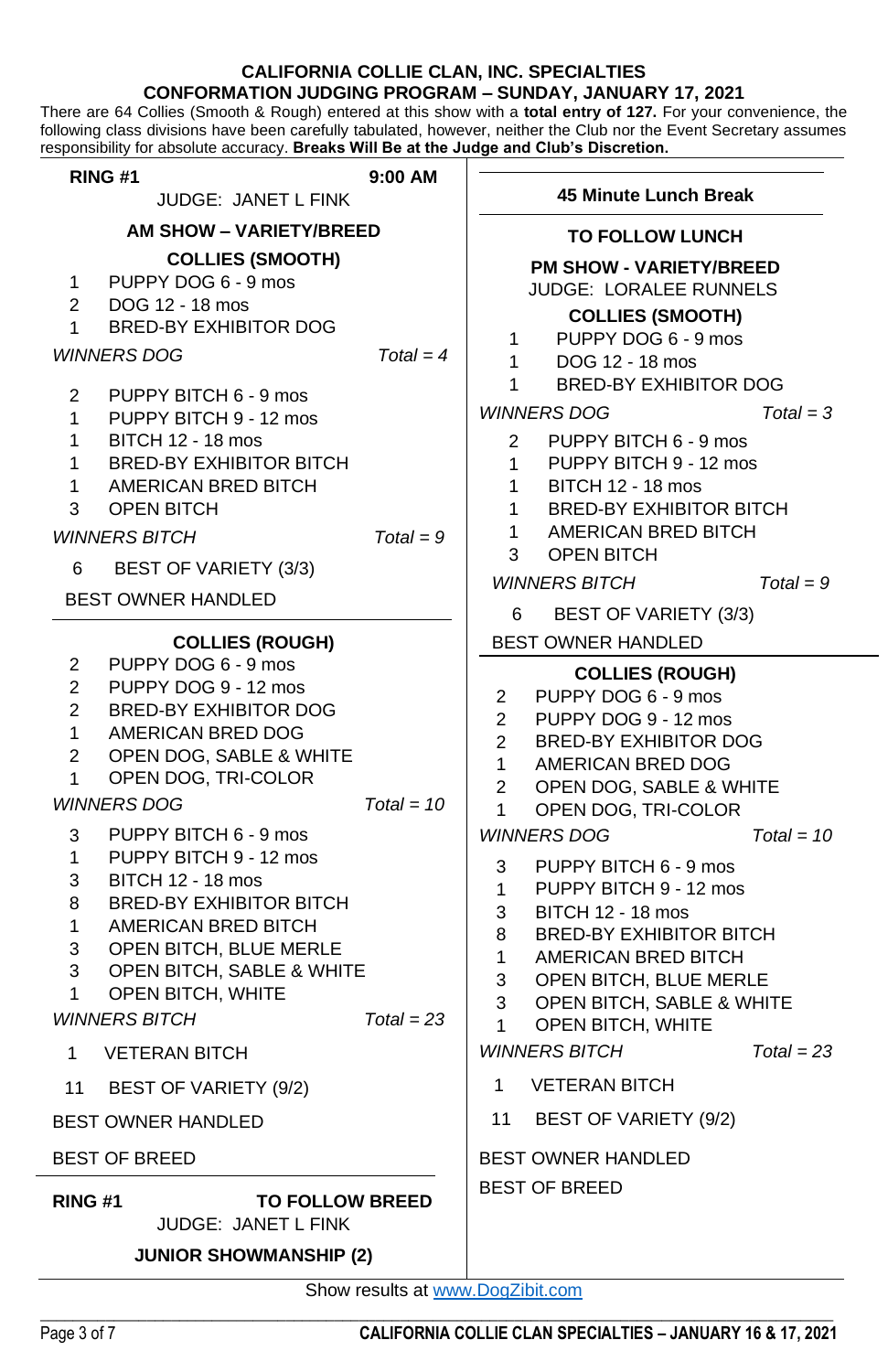## **PRE-ORDER LUNCHES**

Box Lunches available by **PRE-ORDER ONLY**. \$10 for Turkey, Roast Beef, or Veggie (includes chips and drink) OR \$5 for Green Salad (includes drink). Please reserve quantity and choice **by Wednesday, January 13, 2021,** with Laura Rinard at [rinardfamily4@gmail.com](mailto:rinardfamily4@gmail.com) or 626-485-2411.

### **GROOMING SPACE**

Spaces will be available on a first come, first serve basis. The spaces will be clearly marked and 6 feet distance from one another. Although the show ring will be on grass, the grooming areas are on dirt, so you may want to bring ground cover. And don't forget to bring your own shade. **Reminder**: Forced air dryers, blowers, and fans of any sort are not allowed.

### **OVERNIGHT PARKING RESERVATIONS**

Overnight parking is available for \$10 per night for self-contained vehicles only. Dry camping only. Generators allowed until 11 pm. Make check payable to **Diamond Dogs** & send to Debbie Jack, 15455 Little Beaver St, Victorville, CA 92395. **We encourage you to reserve as early as possible**; if space is available, you can pay when you arrive.

Questions? Contact Debbie at: [strteledoc@hotmail.com](mailto:strteledoc@hotmail.com) or 951-303-7961.

### **ACCOMMODATIONS**

| Double Tree By Hilton Pomona, - No Dogs Allowed<br>(6 miles and 11 minutes from show site)<br>3101 W Temple Ave, Pomona 91768  | 909-594-0600   |
|--------------------------------------------------------------------------------------------------------------------------------|----------------|
| La Quinta Inn & Suites by Wyndham - Dogs Allowed<br>(6 miles and 11 minutes from show site)<br>3200 W Temple Ave, Pomona 91768 | 909-598-0073   |
| Motel $6$ – Dogs Allowed (2 miles and 5 minutes)<br>12266 Central Ave, Chino, CA 91710                                         | (909) 591-3877 |

### **DIRECTIONS TO SHOW SITE**

From CA-71 North, take Exit 11B for Peyton Dr, continue East on Riverside Dr. From CA-71 South, take Exit 12 to merge onto Riverside Dr.

From CA-60 East or West, take exit 30, turn south onto Reservoir St, turn right onto Riverside Dr. As you make your right turn onto Riverside Drive, turn left into the second driveway (sign says McCrosky Dr), go all the way down the driveway/private road to parking on the left..

*All dogs present must be on a leash or confined to their crates, except when being judged or when in an exercise pen. Clean up is your responsibility. By signing the entry form for these shows and trials, you are agreeing that clean-up is your responsibility. Violators can be subject to a show committee hearing.*

| American Kennel Club Schedule of Point for Collies (Rough) – Division 9 – Effective May 13, 2020 |                                 |          |                |          |                |          |                |          |                |
|--------------------------------------------------------------------------------------------------|---------------------------------|----------|----------------|----------|----------------|----------|----------------|----------|----------------|
| 1 POINT                                                                                          |                                 | 2 POINTS |                | 3 POINTS |                | 4 POINTS |                | 5 POINTS |                |
| Doas                                                                                             | <b>Bitches</b>                  | Doas     | <b>Bitches</b> | Doas     | <b>Bitches</b> | Dogs     | <b>Bitches</b> | Dogs     | <b>Bitches</b> |
|                                                                                                  |                                 |          |                |          | 12             | 10       | 14             |          |                |
| American Kennel Club Schedule of Point for Collies (Smooth) – Division 9 – Effective May 13,2020 |                                 |          |                |          |                |          |                |          |                |
|                                                                                                  | 3 POINTS<br>2 POINTS<br>1 POINT |          | 4 POINTS       |          | 5 POINTS       |          |                |          |                |
| Dogs                                                                                             | <b>Bitches</b>                  | Dogs     | <b>Bitches</b> | Doas     | <b>Bitches</b> | Doas     | <b>Bitches</b> | Dogs     | <b>Bitches</b> |
|                                                                                                  |                                 |          |                |          |                |          |                |          | 12             |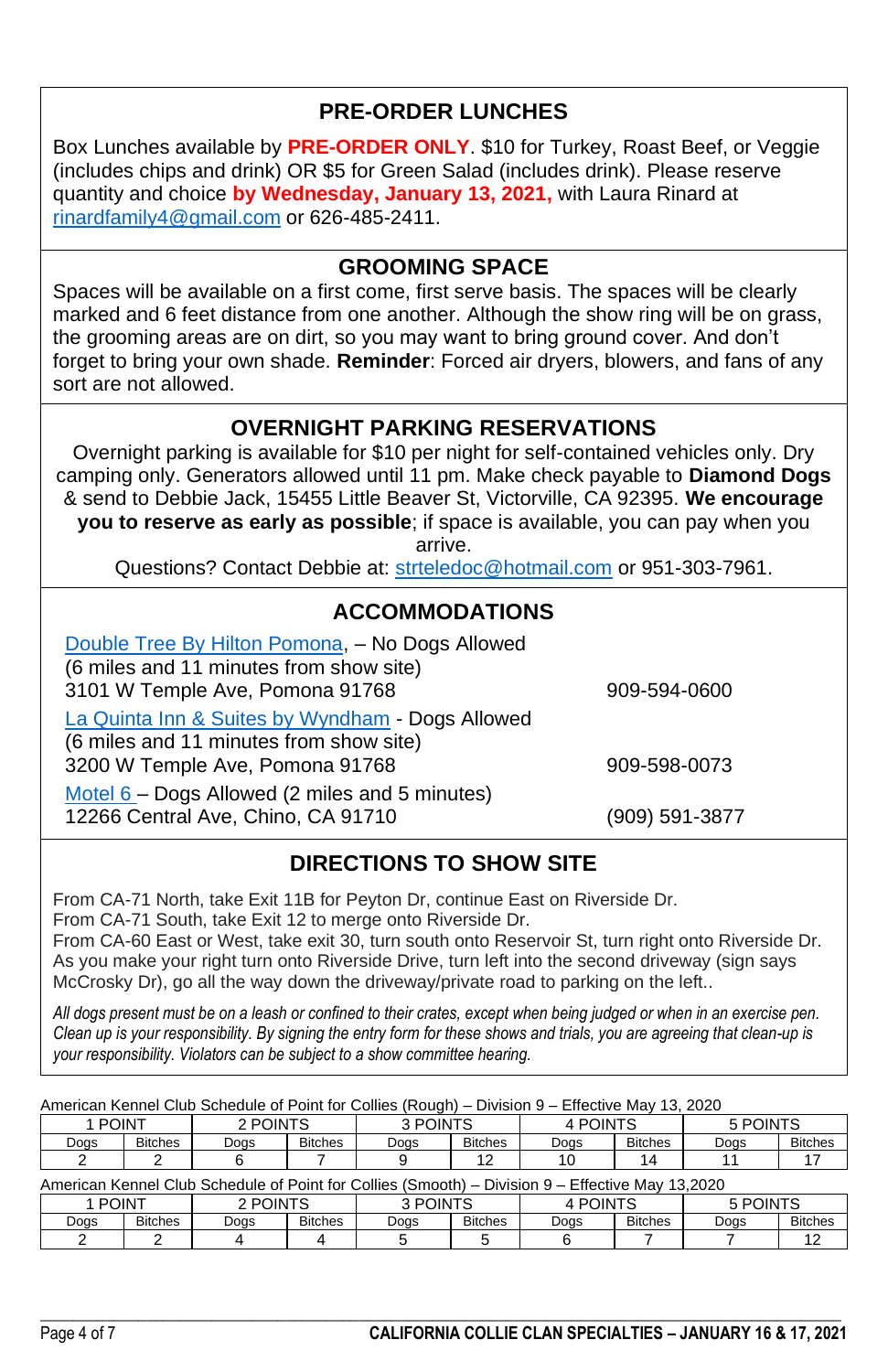#### **Health & Safety Guidelines**

**Also posted o[n DogZibit website/C](https://dogzibit.com/project/2021-ccc/)**CC **show page**

As the situation is continually changing, check back often. All attendees are responsible to know and follow the rules listed**.**

**COVID-19 WAIVER must be completed by all attendees.**



#### **Do Not Proceed If:**

- You have signs and symptoms of a fever or high temperatures (100.4°F/38°C or higher).
- You have signs and symptoms of coughing, shortness of breath, or respiratory problems.
- You have had contact or exposure with any potential source of the virus.
- Within 14 days of beginning of trial, if you have been exposed to a positive tested person, please stay home.

# **FOLLOW THESE 5 SAFETY STEPS** to keep us all healthy

Social Distancing Wear a Mask Wash Hands



Do Not Touch Eyes, Nose & Mouth







Clean and Disinfect Frequently Touched Objects and Surfaces



### **Club Protocols:**

It is important here at the SGVCC and HDCC to ensure precautions are maintained for everyone's health and safety. Below are the new guidelines and practices moving forward until further notice in response to COVID-19. These trials will not be operating as "business as usual" and requires the following changes.

#### *We will be adhering to CDC and AKC guidelines. It is imperative that all attendees strive to be as safe as possible.*

**General Practices:** Clubs, officials, and participants are required to follow guidelines that apply to the area/site where the event is held. Exhibitor should follow the above safety steps as frequently as possible. Avoid physical contact (i.e. shaking hands, hugging), touching dogs that are not your responsibility, and sharing common use items (i.e. pens, pencils). Although the club has worked diligently to provide some sanitizing supplies around showgrounds, please also be self-sufficiently prepared with personal hand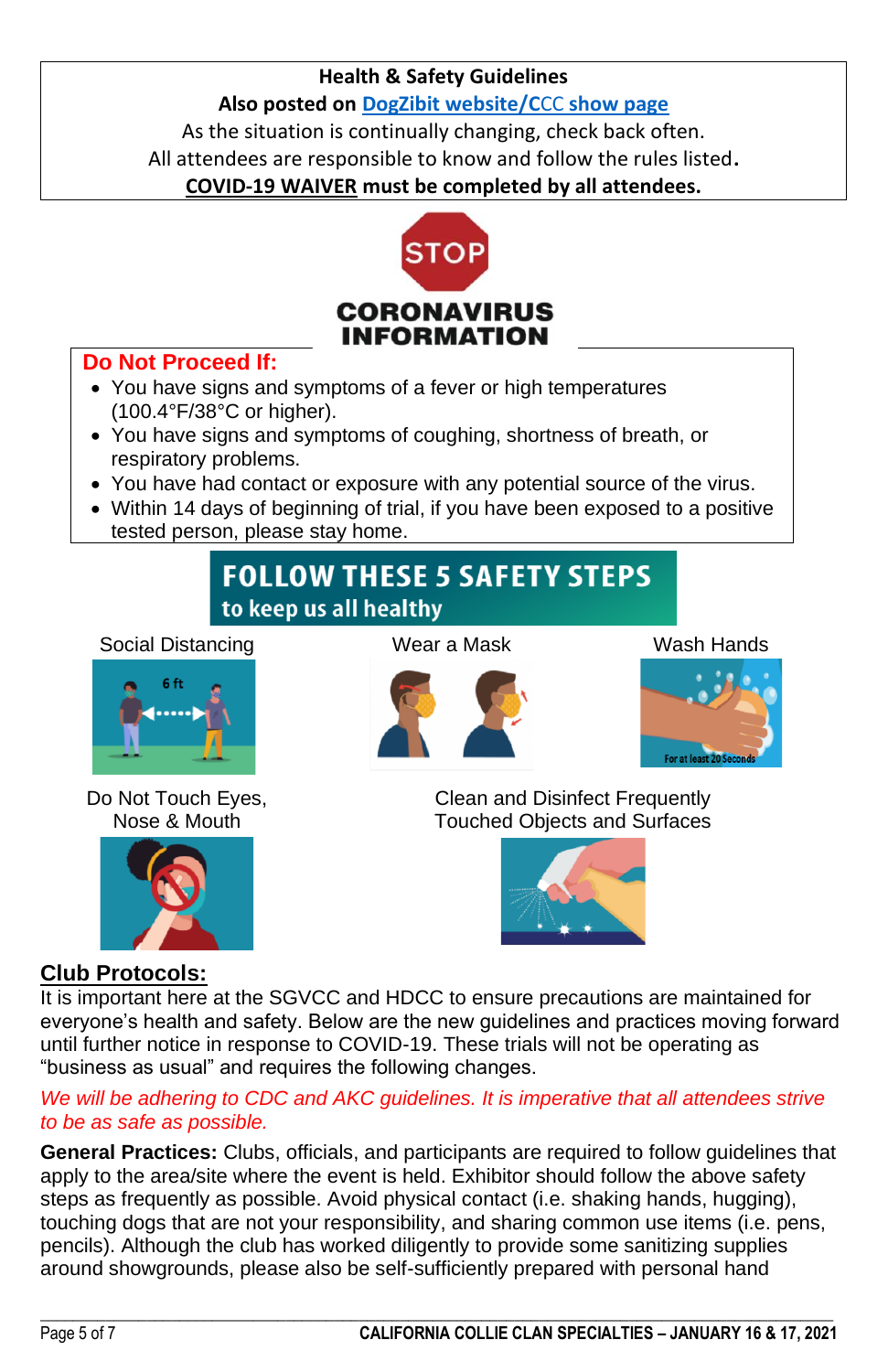sanitizer, personal face masks, and memorize armband number before going to ringside. Do not congregate at the ring or either ring gates.

**Face Masks:** Per State of California health orders, everyone is required to appropriately wear face coverings anytime outside of one's home. Face masks must be properly worn, **covering the nose and mouth completely**, or you cannot participate in the show. **Exception:** Exhibitors may remove their mask while under their own tent. The mask must be put on correctly, covering the nose completely and mouth completely when exhibitor is outside of personal tent area.

**Parking:** Increased distance will be required between vehicles. This is especially for handlers that are crating from their vehicles. Please look for designated parking area signage directions on the day of event.

**Crating/Shade:** Do not remain on show grounds longer than necessary. For others entering in multiple classes and/or setting up canopy, please do not share canopy with anyone that is not from your immediate household. If you are asked to move farther away, Please Do It.

**Check-In:** Maintain at least six feet distance between stewards, secretary, and/or possible line of people. **Showing in Progress:** Colored flag indicators will be located on the ring's ground to help indicate where each exhibitor should stand reinforcing social distancing during the stand for examination portion.

**Grooming Restrictions:** Grooming area layout (marking off individual grooming spaces) will be created by club to comply with social distancing guidelines. Forced air dryers and fans of any sort are not recommended for use,

**Prizes:** At the conclusion of each class, judge will identify placements.

- a. Maintain social distance.
- b. Steward will sanitize hands before sorting ribbons and place on table.
- c. Exhibitor will pick up ribbon when exiting the ring.

**Spectators:** Please help to minimize the number of people on showgrounds. Spectators (i.e. significant others, spouses, non-participating individuals) are not recommended.

**Judges and Stewards:** Social distance shall be maintained as much as possible in and around the ring amongst each other. Hand sanitizing options and gloves will be provided ringside for easy access and those who wish to add additional layer of protection.

**Lunch for judges, stewards, and committee members:** Prepackaged lunch should be available along with as needed supply of bottled water.

**Photography:** Judge may be not be featured in win photos or special posing will be required.

#### *Any person who fails or refuses to follow these established guidelines during the event or anywhere on showgrounds will be investigated by trial committee for misconduct prejudicial of the sport.*

**An inherent risk of exposure to COVID-19 exists in any public place where people are present. COVID-19 is an extremely contagious disease that can lead to severe illness and death. By attending these events, you voluntarily assume all risks related to exposure to COVID-19.**

# We appreciate your support! Safe travels to the show!